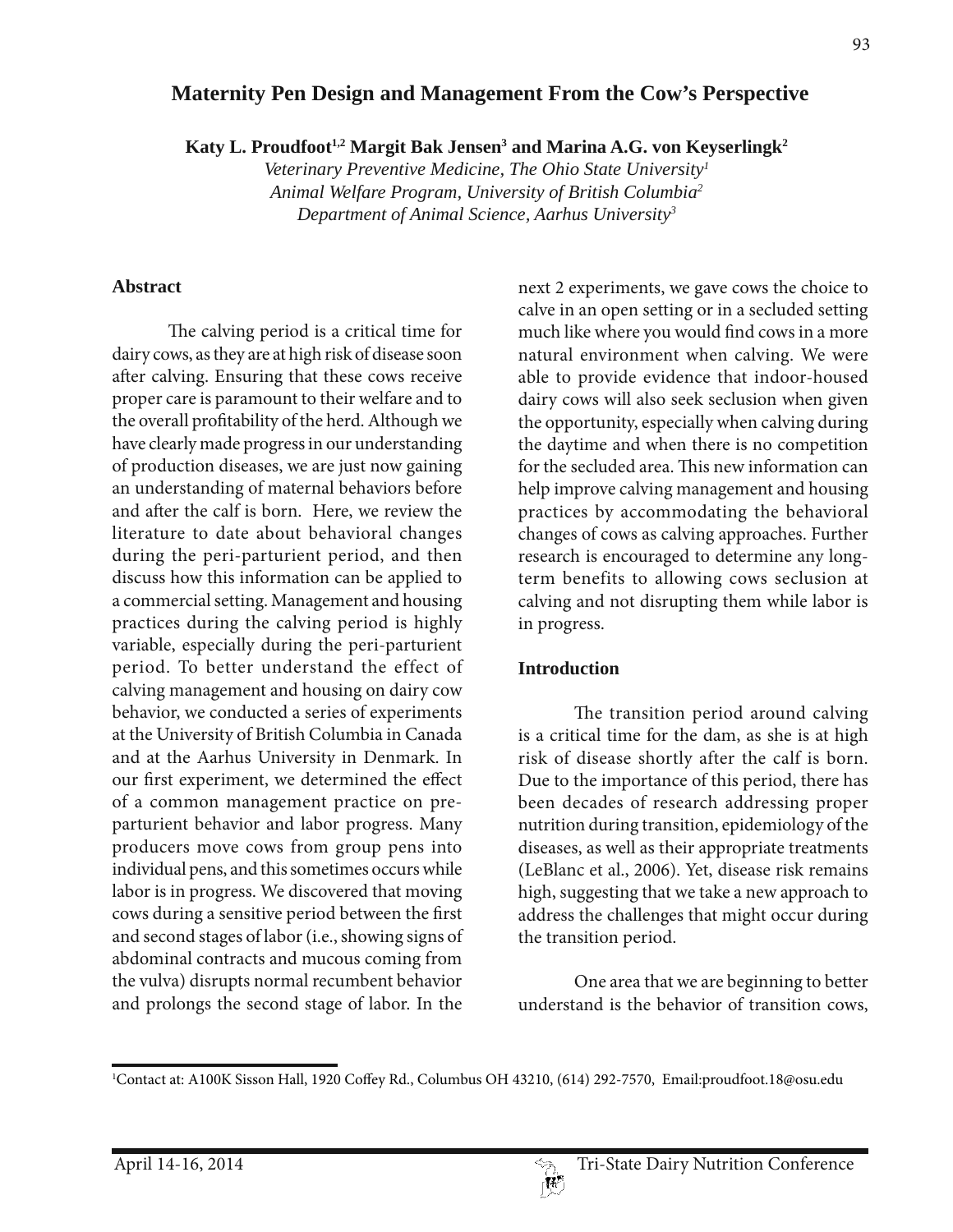particularly the acute period around calving. In a recent review, von Keyserlingk and Weary (2007) suggested that maternal behaviors might provide great insight into improving the care and management of transition cows. Currently, housing and management of cows during the calving period is highly variable, partly due to a lack of science about best practices. However, we are beginning to develop a greater understanding of the cows' natural behaviors during the calving period, and some of this information could be directly applied to practice. In the following sections, we will cover the research to date on the behavioural changes of peri-parturient dairy cattle and how this information can help improve practices during this sensitive period. Much of this review will focus on the work undertaken by the Animal Welfare Program located at the University of British Columbia and the Animal Science Program located at the Aarhus University in Denmark.

## **Management of Transition Dairy Cows**

For the purpose of this proceedings chapter, the transition period can be separated into three phases: 1) the pre-calving, 'close-up' phase beginning 3 wk before calving and ending when calving is imminent, 2) the 'parturient' phase in the hours just before and during labor, and 3) the post-calving or 'fresh' phase lasting from calf delivery until 3 wk later. Management of cows during these phases is often dependent on the size and the nutritional regime used on the farm (Overton and Waldron, 2004). For instance, the industry-standard for nutritional management in the pre-calving phase in North America consists of a two-group scheme, meaning that cows are moved from a low-energy diet to a high-energy diet approximately 3 wk before calving (Overton and Waldron, 2004). Each diet change also reflects a pen change; cows are usually regrouped at least once before calving (Cook and Nordlund, 2004).

Little research has been done on housing and managing cows during the parturient phase. When signs of calving are present, or the cow has reached her expected calving date, she is either left in a group pen or moved to an individual pen to calve (Cook and Nordlund, 2004). According to the latest NAHMS survey in the US, 70% of farms with a usual calving area house cows in groups at calving (USDA, 2008). Cows are sometimes housed on bedded packs or yards during the full 3 wk close-up period and calve in these same pens. In other cases, cows are moved from the freestall into a group calving pen a few days or hours before calving. A third option is to move cows from freestall or bedded packs into individual pens a few days or hours before calving (26% of farms in the US use this practice). Regardless of the type, these pens are sometimes in high traffic areas, allowing producers to frequently monitor the progress of labor.

Soon after the calf is born, the cow is typically moved out of the calving pen and switched to a high-energy diet to support their lactation. On some farms, cows are moved into a 'fresh' pen for the first few days after calving; the time spent in this pen often coincides to when their milk is not saleable, thus easing the work of the milker (Cook and Nordlund, 2004). According to Cook and Nordlund (2004), the 'traditional' movement of cows during transition can include as many as 5 pen changes during the 6 wk period. For the purpose of this proceedings chapter, we will focus the remainder of the discussion on the peri-parturient phase during and just after labor.

## **Behavior Around Parturition**

# *Behavioral and physiological changes in preparation of calving*

Labor in dairy cattle is considered to occur in 3 stages that gradually transition from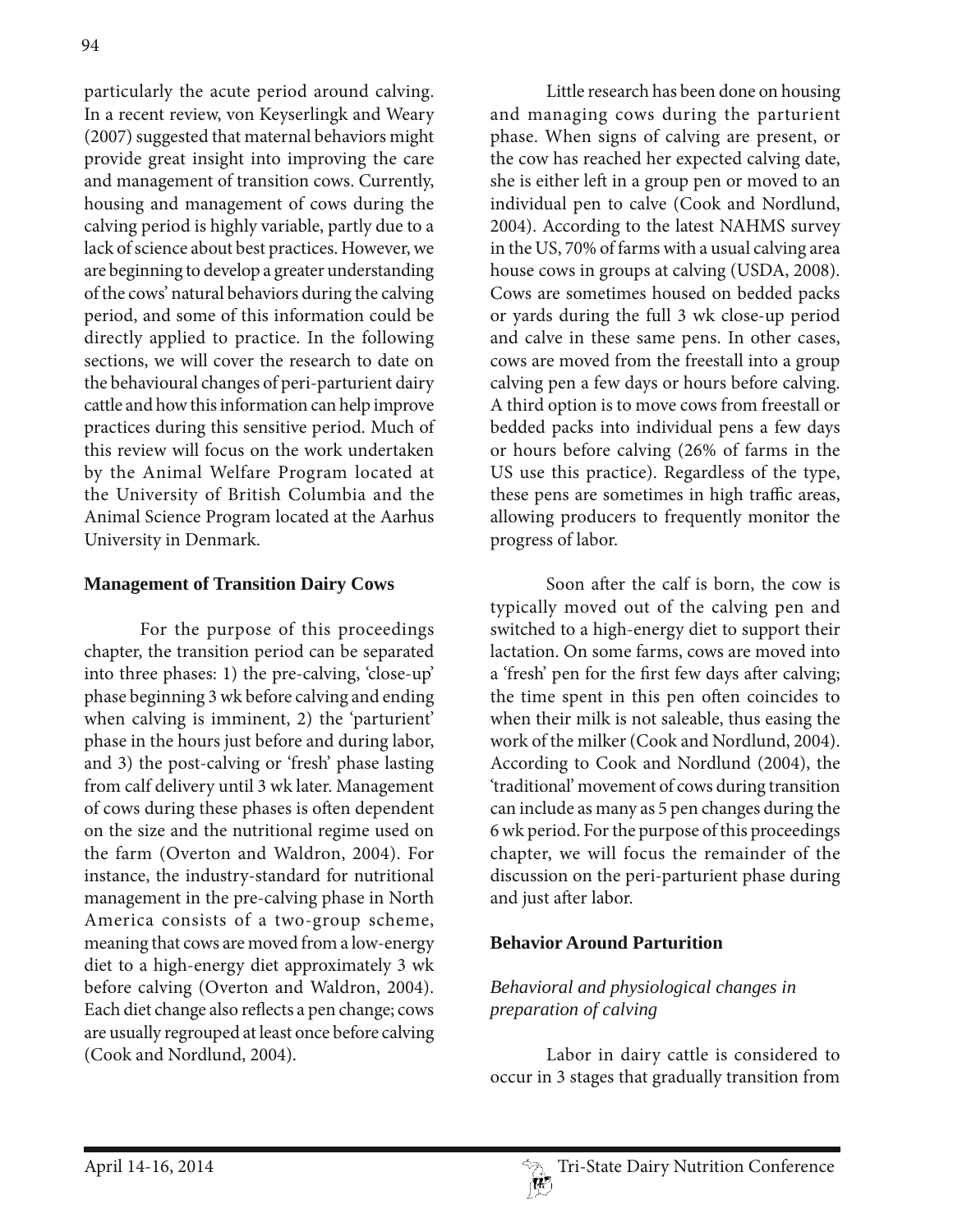one to the next (Noakes et al., 2001). During the first stage, the calf moves into its appropriate position for birth and the cervix of the dam begins to dilate. The only true way to tell when a cow is in this stage is to palpate the cervix, but there are also changes in behavior that may be reflective of labor onset. For beef and dairy cows housed in extensive, pasture-based systems, the first sign of imminent labor occurs when the cow seeks isolation from the herd to find a secluded place to calve (Lidfors et al., 1994). When it is available, cows prefer a calving-site that is dry and has some cover overhead, such as tree branches (Lidfors et al., 1994). For dairy cows housed indoors, behavioral changes at the onset of labor are more subtle. The cow becomes restless, characterized by a high number of position changes and activity (Huzzey et al., 2005; Miedema et al., 2011; Jensen, 2012). She spends more time paying attention to her abdomen (Jensen, 2012), increasingly raises her tail while standing (Miedema et al., 2011), and spends less time eating and drinking during this first stage (Jensen, 2012). Other indications of this first stage of labor are engorged udder, relaxation of the pelvic ligaments, and the appearance of bloody mucus outside the vulva, as this reflects the opening of the cervix.

The second stage of labor begins as the calf begins to move through the birth canal and ends when the calf is delivered. This stage is much clearer to see, as it is characterized by the onset of rhythmic abdominal contractions and the amniotic sac (or 'waterbag') appearing outside of the vulva (Noakes et al., 2001). During stage II, the cow is usually recumbent to help facilitate calf delivery (Schuenemann et al., 2011). The third stage of labor occurs after the calf is delivered, and ends when the afterbirth is released from the uterus.

#### *Behavioral changes after the calf is delivered*

For many dairy cattle housed in intensive, indoor systems, the calf is removed soon after birth so there is usually little time for the cow to provide maternal care. To investigate the maternal behavior of indoor-housed dairy cows, Jensen (2012) kept the dam with the calf for the first 24 hr after birth. Dams with easy and unassisted calving stood within minutes of delivery and started linking their calf intensively; calves stood and started searching for the udder within 30 to 90 min of birth. Dairy cows spent most of the first few hours intensively licking and nursing the calf, then progressively decreased the time spent directing behaviors toward the calf, and spent more time lying and feeding.

Maternal care provided to calves is highly variable and can be influenced by aspects of both the dam and the calf (Stìhulová et al., 2013). The environment may also influence maternal behavior; in a recent study, Newby et al. (2013) found that the provision of a brush for the cow during the 6 hr after calving increased the time that they spent licking the calf. Authors suggest that the brush may increase oxytocin levels, which are well-known to be involved in the expression of maternal behaviors.

## **Managing and Housing Cows during Parturition**

Ideally, the maternity pen should be clean and dry, as well as accommodate the natural behavioral changes of the cow. Using a series of experiments, we have developed a better understanding about management and housing during this critical period. In the first experiment, we tested to see if physically moving cows from a group pen into an individual pen during various stages of labor could disturb behavior and labor progress. In the next 2 experiments, we asked the cow to choose the type of environment she wanted to be in at calving.

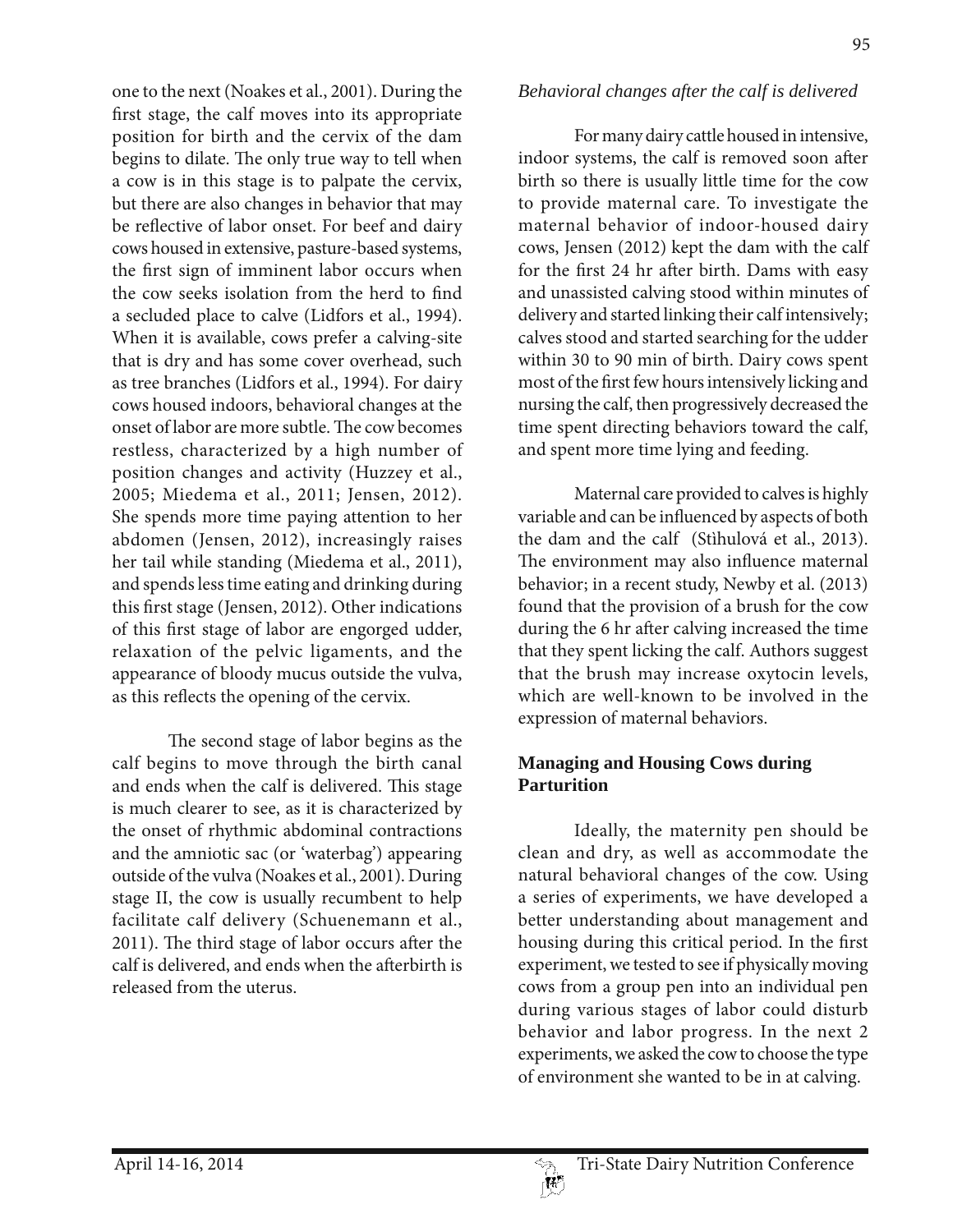## *When should cows be moved to an individual pen?*

Although there is a growing trend within the US to house cows in groups at calving, a large portion of cows are moved into individual maternity pens (USDA, 2008). Previous work on multiparous, non-lactating Holstein cows indicated that brief periods of social isolation in unfamiliar surroundings seem to be stressful to cows, as indicated by increased heart rate, hypothalamic-pituitary-adrenocortical axis activity, and vocalizations (Rushen et al., 1999). In response to these findings, or for other unknown reasons, there is a growing trend for producers to minimize the time cows spend isolated in maternity pens. This practice is frequently referred to as moving cows 'just-intime', or when signs of labor are very clear (i.e., presence of amniotic sac or calf feet).

This type of management has both advantages and disadvantages compared to group calving pens. Individual pens may be easier to clean, and perhaps it is easier to monitor cows during labor in these pens although there has been no research in this area. An individual pen also may provide the cows some seclusion from other cows, if it is in a quiet area of the barn. In other cases, this pen may be in a high traffic area to allow farm staff visual access to ensure that cows are progressing through labor normally. After calving, the individual pen also protects the dam and calf from interference from other dams (Edwards, 1983). One criticism of this housing system is that cows are interrupted during labor, and it increases the risk that cows are not identified as being in labor and calve in unwanted areas, such as the freestalls. However, despite these perceived advantages and disadvantages, to our knowledge no scientific work has been done to address this topic.

We conducted an experiment to investigate if moving cows during different stages of labor can interfere with the calving process (Proudfoot et al., 2013). Multiparous cows were housed in a group close-up pen (bedded pack) and were moved into nearby individual pens during one of 3 periods: 1) before any signs of labor, 2) during 'early stage I' about 12 hr before calving when cows were showing signs of stage I labor (i.e., raised tail, engorged and leaky udder, or relaxed pelvic ligaments), or 3) during 'late stage I' labor, about 4 hr before calving when cows were showing more imminent signs of labor, such as bloody mucous and the start of abdominal contractions.

We discovered that cows moved before labor and during early stage I labor had very similar stage II labors of about 60 min, which is comparable to multiparous cows in other experiments (Schuenemann et al., 2011; Barrier et al., 2012) These cows were also recumbent during the final hour of calving, which is also considered a normal behavior of cows during stage II labor (Schuenemann et al., 2011). In contrast, cows moved during late stage I labor had longer stage II labor, and spent less time lying compared to the other treatments (Figure 1). Longer stage II labor was associated with increased inflammation in the first day after calving, and in other studies this has been associated with stillbirths (Gundelach et al., 2009) and dystocia (Schuenemann et al., 2011). These results suggest that moving cows during a sensitive period during labor may disrupt normal calving behavior and increase the length of labor.

Further research is necessary to determine the impact of moving cows during a late part of stage II labor (just-in-time) on factors, such as stillborn rate. In our case, we were unable to include cows that were moved during stage II labor, as they were not in the pen long enough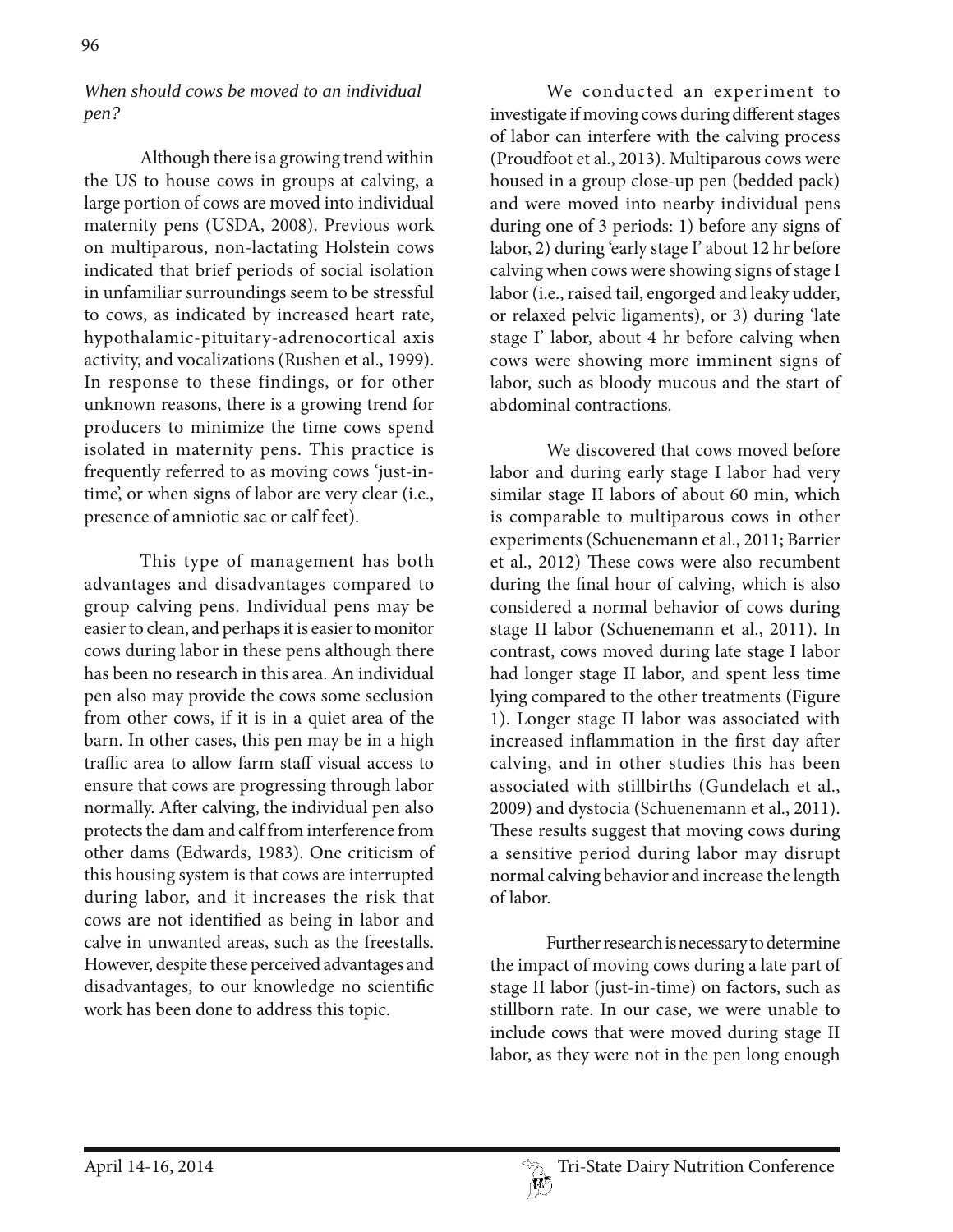to record any meaningful data. More research is needed to determine the costs and benefits of moving cows during this late stage of labor. For instance, a potential cost may be increasing the chance of cows calving in unwanted areas like the freestalls, unless cows are checked very regularly. In our experiment, we examined the cows every 4 hr and yet 10 of 79 cows calved in the close-up group pen.

## *What type of environment do cows prefer during calving?*

To determine the type of environment that cows prefer at calving, we conducted 2 'preference tests'. Preference tests allow us to give cows some control over their environment and observe the choices they make (Kirkden and Pajor, 2006). To determine the options to give cows at calving, we used evidence from cows kept in a more natural setting, where one of the clearest behavioral changes of cows is isolationseeking. In many cases, dairy cows housed indoors likely do not have the opportunity to find seclusion in the barn while they are calving.

In our first experiment, we created a maternity pen with 2 large bedded packs: 1) an 'open' pack [7.3 x 2.4 m (24 x 8 ft)] where cows could easily see people and other cows in the barn, and 2) a 'sheltered' pack [6.1 x 2.4 m (20 x 8 ft)] surrounded by an 2.4-m (8 ft) high plywood enclosure where cows could find seclusion from the rest of the barn (Proudfoot et al., 2014). Cows entered the pen approximately 3 days before expected calving date to become accustomed to both areas, then we used video cameras to record where cows chose to calve. When cows were housed alone in the pen, they were more likely to calve in the shelter, but only if they calved during the daytime (81% of cows that calved in the daytime used the shelter). If cows calved at night, they showed equal preference for both areas. Cows began increasing their use

of the shelter about 8 hr before calving (Figure 2). When housed in pairs, cows were more likely to calve in the open pack, regardless of time of day. But, these cows also increased the amount of time they spent further away from their partners as calving approached.

In our second experiment, we replicated the study using a smaller, more practical individual maternity pen (Proudfoot et al., 2014). We used 5-ft high plywood around half of the walls of the pen to create a secluded 'corner' on one side, and a 'window' on the other side where cows could have visual and head-to-head contact with familiar cows in the close-up group pen. Again, we recorded where cows calved and found that a majority (79%; 15/19) of cows calved in the secluded corner of the pen. Cows began using the corner more in the hour before calving and remained in the corner with their calf during the hour after calving.

These 2 experiments provide evidence that dairy cattle housed indoors seek seclusion during calving. This research provides insight into the optimal design of maternity pens, as allowing the dam to express maternal behavior may in itself be beneficial to her welfare. Future research is encouraged to determine other benefits to secluded housing, such as reduced dystocia and stillbirths.

### **Conclusions and Recommendations**

Dairy cows express a suite of behavioral changes during the peri-parturient period, with many of these associated with maternal behavior. Around the onset of labor, cows become restless and begin to seek an isolated environment for calving. During the final stage of labor, the cow becomes recumbent to facilitate calf delivery. After the calf is delivered, the cow focuses on the calf for the first hours after calving.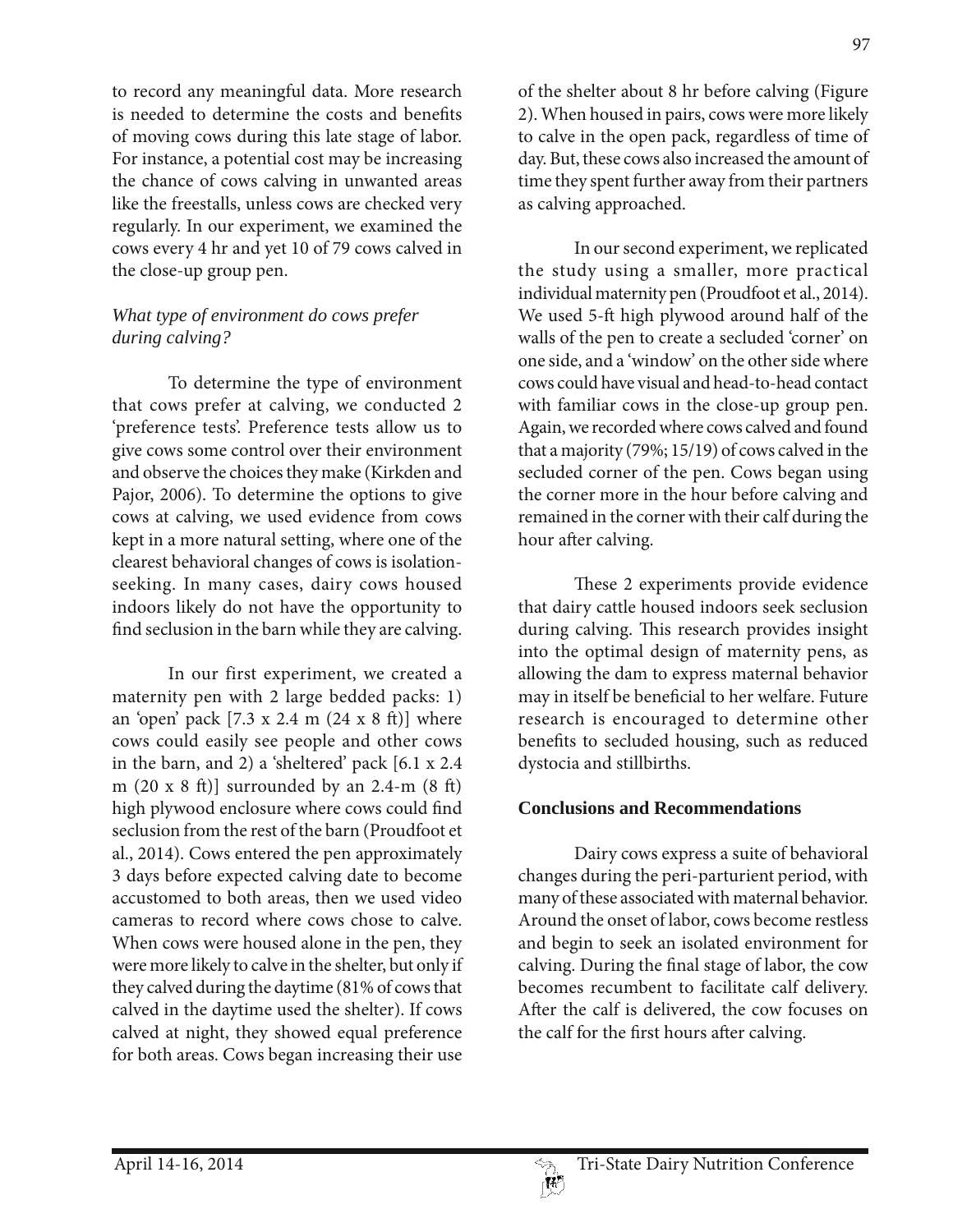Optimal housing and management during the calving period should attempt to accommodate some of these behavioral changes. If moving a cow into an individual pen, a producer should be aware that moving her during a sensitive period during labor (i.e., at first signs of abdominal contractions and mucous outside of the vulva) increases labor length and interferes with normal recumbent behavior. These individual pens can easily be retrofitted to allow cows the opportunity to find seclusion at calving; this could be as simple as attaching some plywood to one half of the pen or adding a curtain between maternity pens and other pens in the barn. In a group pen, producers could add barriers or hay bales to the pen to give cows some opportunity for isolation from others in the pen. This also may allow the cow to focus on the calf without disturbance from other cows.

## **References**

Barrier, A.C., M.J. Haskell, A.I. Macrae, and C.M. Dwyer. 2012. Parturition progress and behaviours in dairy cows with calving difficulty. Appl. Anim. Behav. Sci. 139:209-217.

Cook, N.B., and K.V. Nordlund. 2004. Behavioral needs of the transition cow and considerations for special needs facility design. Vet. Clin. N. Am-Food A. 20:495-520.

Edwards, S.A. 1983. The behaviour of dairy cows and their newborn calves in individual or group housing. Appl. Anim. Ethol. 10:191-198.

Gundelach, Y., K. Essmeyer, M.K. Teltscher, and M. Hoedemaker. 2009. Risk factors for perinatal mortality in dairy cattle: Cow and foetal factors, calving process. Theriogenology 71:901-909.

Huzzey, J.M., M.A.G. von Keyserlingk, and D.M. Weary. 2005. Changes in feeding, drinking, and standing behavior of dairy cows during the transition period. J. Dairy Sci. 88:2454-2461.

Jensen, M.B. 2012. Behaviour around the time of calving in dairy cows. Appl. Anim. Behav. Sci. 139:195-202.

Kirkden, R.D., and E.A. Pajor. 2006. Using preference, motivation and aversion tests to ask scientific questions about animals' feelings. Appl. Anim. Behav. Sci. 100:20-47.

LeBlanc, S.J., K.D. Lissemore, D.F. Kelton, T.F. Duffield, and K.E. Leslie. 2006. Major advances in disease prevention in dairy cattle. J. Dairy Sci. 89:1267-1279.

Lidfors, L.M., D. Moran, J. Jung, P. Jensen, and H. Castren. 1994. Behaviour at calving and choice of calving place in cattle kept in different environments. Appl. Anim. Behav. Sci. 42:11-28.

Miedema, H.M., M.S. Cockram, C.M. Dwyer, and A.I. Macrae. 2011. Changes in the behaviour of dairy cows during the 24 h before normal calving compared with behaviour during late pregnancy. Appl. Anim. Behav. Sci. 131:8-14.

Newby, N.C., T.F. Duffield, D.L. Pearl, K.E. Leslie, S.J. LeBlanc, and M.A.G. von Keyserlingk. 2013. Short communication: Use of a mechanical brush by Holstein dairy cattle around parturition. J. Dairy Sci. 96:2339-2344.

Noakes, D.E., T.J. Parkinson, G.C.W. England, and G.H. Arthur. 2001. Parturition and the care of parturient animals. Pages 155-187 in Arthur's Veterinary Reproduction and Obstetrics. 8th ed. D.E. Noakes, T.J. Parkinson and G.C.W. England eds. Saunders, Philadelphia, PA.

Overton, T.R., and M.R. Waldron. 2004. Nutritional management of transition dairy cows: Strategies to optimize metabolic health. J. Dairy Sci. 87:E105-E119.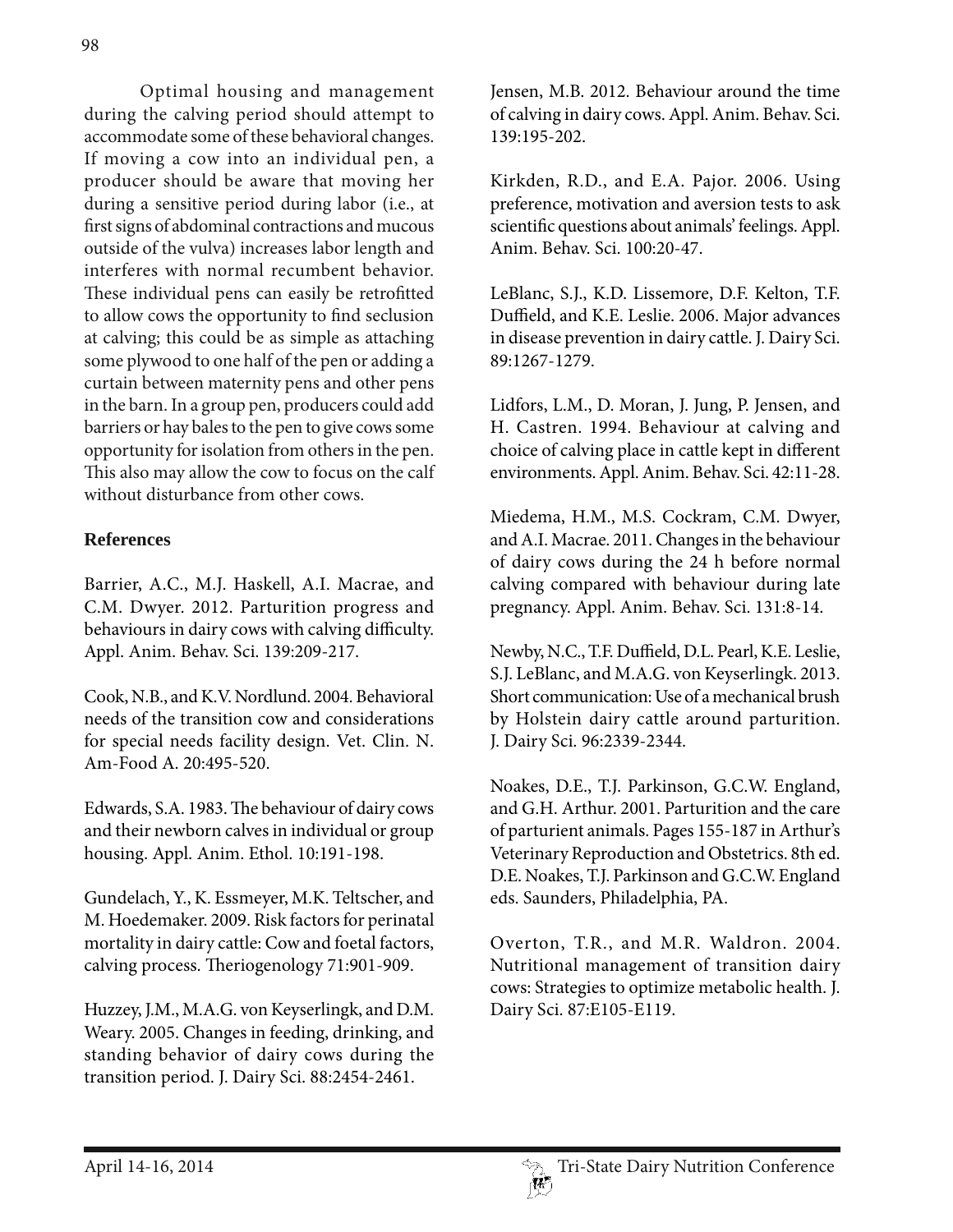Proudfoot, K., M. Jensen, P. Heegaard, and M. von Keyserlingk. 2013. Effect of moving dairy cows at different stages of labor on behavior during parturition. J. Dairy Sci. 96:1638-1646.

Proudfoot, K.L., M.B. Jensen, D.M. Weary, and M.A.G. von Keyserlingk. 2014. Dairy cows seek isolation at calving and when ill. J. Dairy Sci. (in press)

Proudfoot, K.L., D.M. Weary, and M.A.G. von Keyserlingk. 2014. Maternal isolation behavior of Holstein dairy cows kept indoors. J. Anim. Sci. 92:277-281.

Rushen, J., A. Boissy, E.M.C. Terlouw, and A.M. de Passile. 1999. Opioid peptides and behavioral and physiological responses of dairy cows to social isolation in unfamiliar surroundings. J. Anim. Sci. 77:2918-2924.

Schuenemann, G.M., I. Nieto, S. Bas, K.N. Galvão, and J. Workman. 2011. Assessment of calving progress and reference times for obstetric intervention during dystocia in Holstein dairy cows. J. Dairy Sci. 94:5494-5501.

Stehulová, I., M. Špinka, R. Šárová, L. Máchová, R. Knez, and P. Firla. 2013. Maternal behaviour in beef cows is individually consistent and sensitive to cow body condition, calf sex and weight. Appl. Anim. Behav. Sci. 144:89-97.

USDA. 2008. Dairy 2007, Part III: Reference of dairy cattle health and management practices in the United States, 2007. USDA–APHIS–VS, CEAH. Fort Collins, CO. N482.0908:28.

von Keyserlingk, M.A.G., and D.M. Weary. 2007. Maternal behavior in cattle. Horm. Behav. 52:106-113.

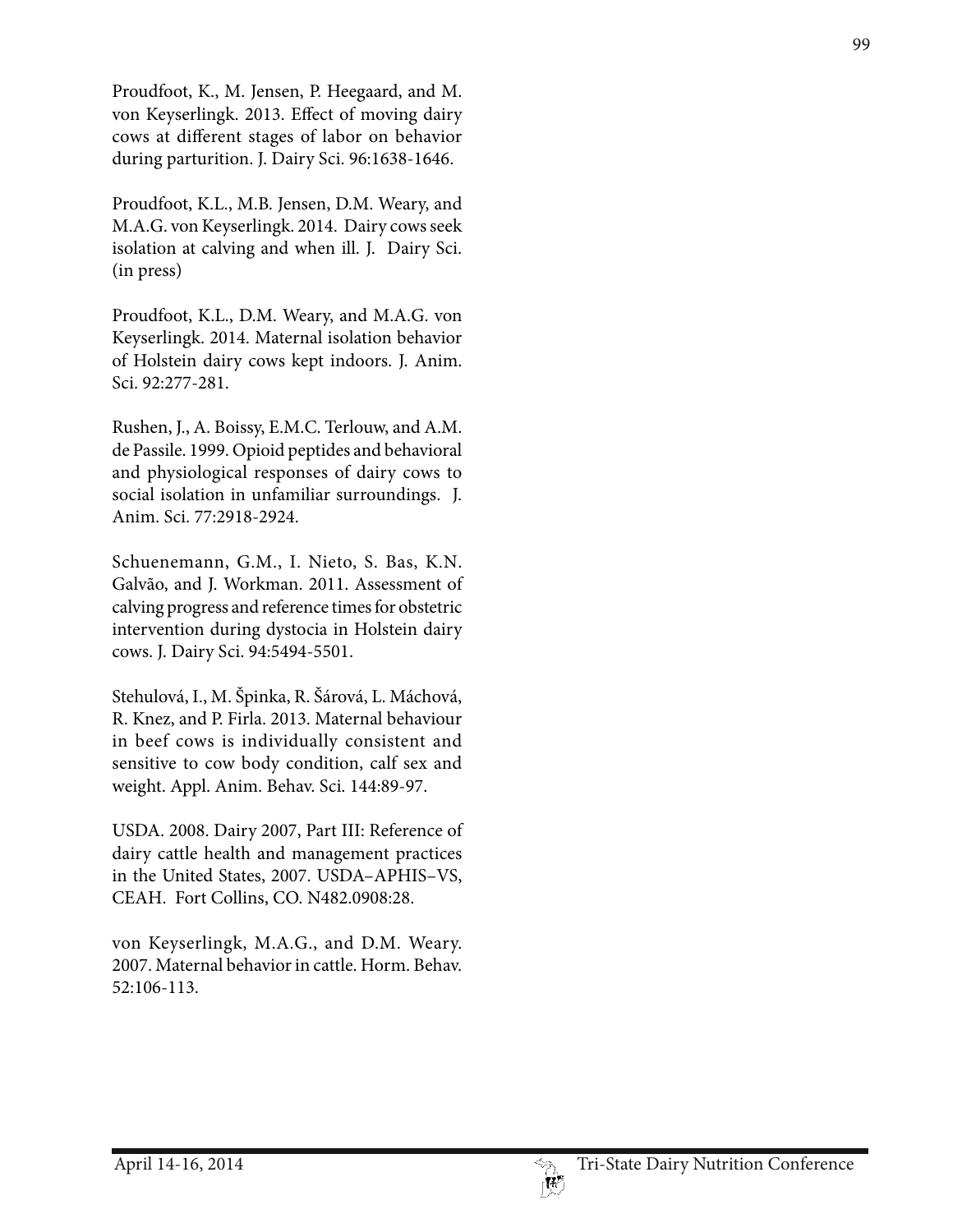

Figure 1. The effect of moving cows from a group to individual pen during different stages of labor. Adapted from Proudfoot et al., 2013.